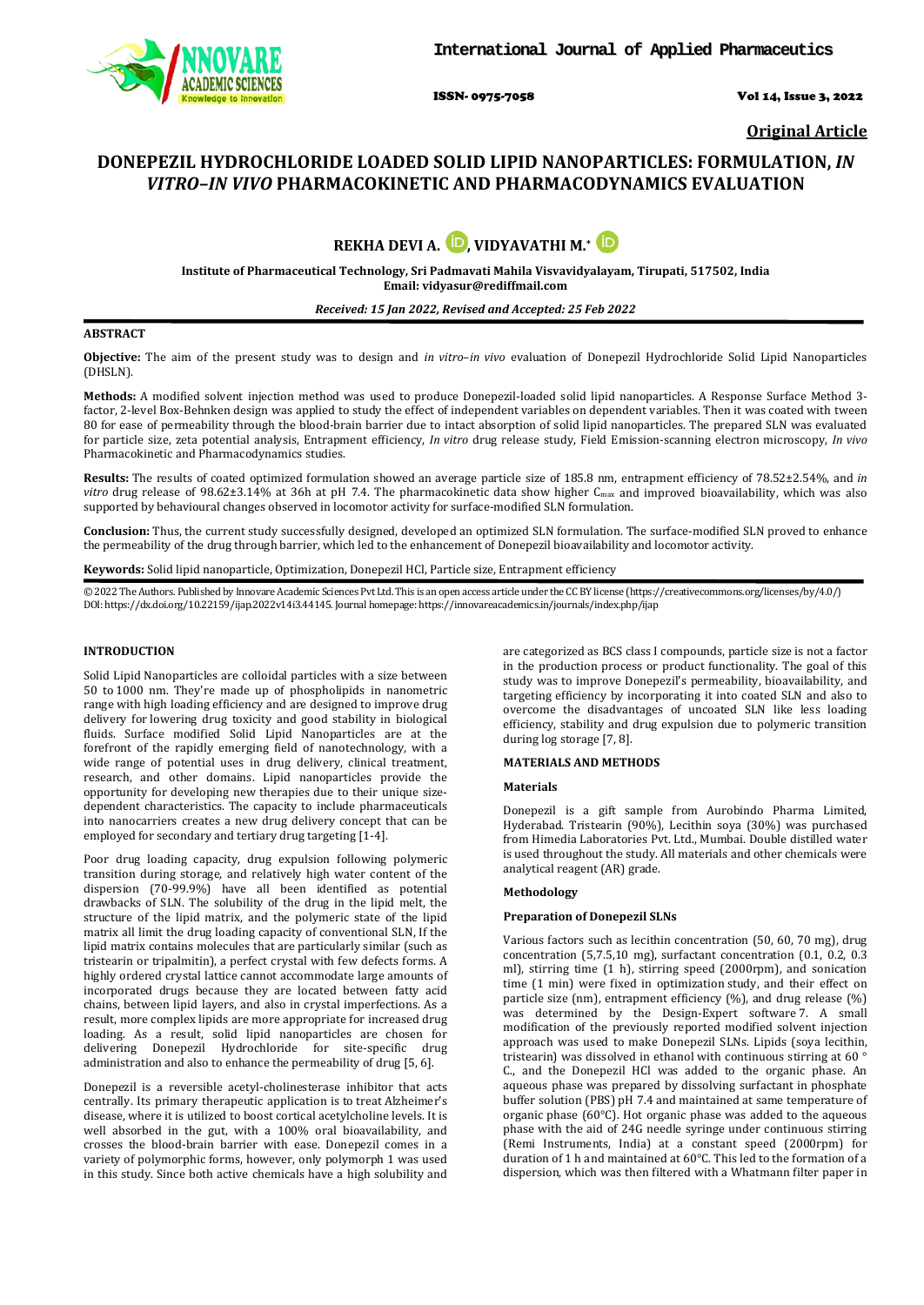order to remove excess lipid and ultra-sonicated using a probe sonicator (Lark, innovative technology, Chennai) and cooled to room temperature for SLNs formation [9-13].

Because the optimization method only takes a few runs with three or four variables, a 15-run, 32 Box-Behnken design was used to generate polynomial models for the optimization process. This model could be used to investigate the quadratic response surface and build a second-order polynomial model using Design-Expert software (Trial Version10.1.6, Stat-Ease Inc., MN). The design consisted of replicated center points and a set of points located at the midpoints of each edge of the multidimensional cube, which defined the region of interest for evaluating the main effects, interaction effects, and quadratic effects of the formulation ingredients, as well as optimizing the formulation [14-17]. Table 1 shows the experiment design matrix created by the software.

#### **Table 1: Box-behnken optimization design**

| Std | Run | Factor 1 | Factor 2       | Factor 3 |  |
|-----|-----|----------|----------------|----------|--|
|     |     | A: Lipid | <b>B:</b> Surf | C: Drug  |  |
|     |     | level/mg | level/ml       | level/mg |  |
| 14  |     | 0/60     | 0/0.2          | 0/7.5    |  |
| 12  |     | 0/60     | 1/0.3          | 1/10     |  |
| 5   |     | $-1/50$  | 0/0.2          | $-1/5$   |  |
| 3   | 4   | $-1/50$  | 1/0.3          | 0/7.5    |  |
| 7   | C   | $-1/50$  | 0/0.2          | 1/10     |  |
| 9   | 6   | 0/60     | $-1/0.1$       | $-1/5$   |  |
| 1   |     | 1/50     | $-1/0.1$       | 0/7.5    |  |
| 6   | 8   | 1/70     | 0/0.2          | $-1/5$   |  |
| 4   | 9   | 1/70     | 1/0.3          | 0/7.5    |  |
| 15  | 10  | 0/60     | 0/0.2          | 0/7.5    |  |
| 11  | 11  | 0/60     | $-1/0.1$       | 1/10     |  |
| 10  | 12  | 0/60     | 1/0.3          | $-1/5$   |  |
| 8   | 13  | 1/70     | 0/0.2          | 1/10     |  |
| 2   | 14  | 1/70     | $-1/0.1$       | 0/7.5    |  |
| 13  | 15  | 0/60     | 0/0.2          | 0/7.5    |  |

#### **Drug and excipient compatibility studies**

# **Fourier-transform infrared spectroscopy (FTIR) studies**

FTIR studies of Donepezil (pure drug) and Donepezil SLN were conducted to assess any changes in the drug's main functional groups and to establish that the drug was entrapped in lipid. The experiment was carried out using a direct sampling method on an IR spectrophotometer (Shimadzu, FTIR 8700) in the frequency range of 400 to 4000 cm-1 [18].

# **Differential scanning calorimetry (DSC) studies**

Donepezil (pure drug) and Donepezil SLN were studied using DSC to see if there was any difference in the drug's melting enthalpy, glass transition temperature, or interactions with ingredients. The research was conducted using a DSC Q1000 TA equipment. Approximately 2-5 mg of sample was deposited in standard aluminium pans and scanned in the range of 5 °C to above its melting point with a temperature increment speed of 10 °C/min under dry nitrogen (flow rate 50 ml/min) as effluent gas [19].

### **Liquid X-ray diffraction (XRD) studies**

XRD tests of Donepezil (pure drug) and Donepezil SLN were conducted to determine the crystallinity of the drug in both pure and SLN form. A Siemens DIFFRAC plus 5000 liquid diffractometer with CuK radiation was used for the experiment (1.54056A). The voltage and current of the tube were set to 40 kV and 40 mA, respectively. Each sample was scanned with a step size of 0.01° at 1 step between 10 $^{\circ}$  and 40 $^{\circ}$  [20].

#### **Evaluation of SLN**

#### **Particle size and zeta-potential analysis**

To obtain optimal particle counts, all samples were diluted in a 1:10 ratio with deionized water. Zetasizer was used to determine the particle size and zeta-potential of optimal SLN dispersions (Malvern Instruments Ltd., UK). Before measurement, all samples were diluted with double distilled water to attain an acceptable concentration [21-26].

# **Entrapment efficiency**

The size exclusion approach (Sephadex G–50 mini-column) was used to determine it. To expel and remove void volume containing

SLN into the centrifuged tubes, 2 ml of SLN dispersion was poured dropwise on the top of the column and then centrifuged at 2000rpm for 2 min at room temperature (Remi Instruments Pvt. Ltd, India).<br>The amount of entrapped drug was measured The amount of entrapped drug was measured spectrophotometrically at λ max 271 nm (Shimadzu 1800, Japan) and the amount of eluted dispersion was lysed by disrupting with 0.1 % Triton X-100 [27-29].

%  $EE = \frac{\text{Total drug} - \text{Unentrapped drug}}{\text{Total drug}}$  X 100

#### *In vitro* **drug release study**

*In vitro* release tests were carried out on the SLN using 150 ml of phosphate buffer (PBS) pH 7.4 as the dissolving medium, which was maintained at 37±0.5 °C. The dialysis bag method (Hi-media, molecular weight cut-off 12,000 Daltons) was modified to maintain a sink state and achieve acceptable repeatability in *in vitro* release studies. Two milliliters of Donepezil-loaded SLN dispersion were poured into the dialysis bag and threaded together before being placed into the pre-heated dissolving media. A magnetic stirrer running at 50 rpm was used to stir the suspension at 37±0.5 °C. At fixed time intervals up to 24 h, 5 ml of the sample was taken and replaced with the same volume of the new medium. The samples were spectrophotometrically examined at a wavelength of max 454 nm. Sodium chloride 0.670 g, sodium bicarbonate 0.200 g, calcium chloride dihydrate 0.008 g, and purified water q. s. 100 Ml were used to make Donepezil Hydrochloride [22-26].

#### **Coating of optimized formulation (COF)**

A 1% (w/v) polysorbate 80 (Tween® 80) solution was used to modify the surface of optimized SLNs. It was mixed into a nanoparticle suspension for surface coating for 30 min with the help of a magnetic stirrer. The resulting coated nanoparticles were centrifuged, redispersed and stored in the refrigerator for subsequent study [30-32].

### **Field emission-scanning electron microscopy (FE-SEM)**

At 25±2 °C, the surface morphology of COF was investigated using a FE-SEM (BRUKER, x-Flash 6130, USA). The SLN dispersion was spread out on a silicon wafer and allowed to dry for 24 h. It was also examined at 50.000 times magnification with a 10 kV accelerating voltage [36, 37].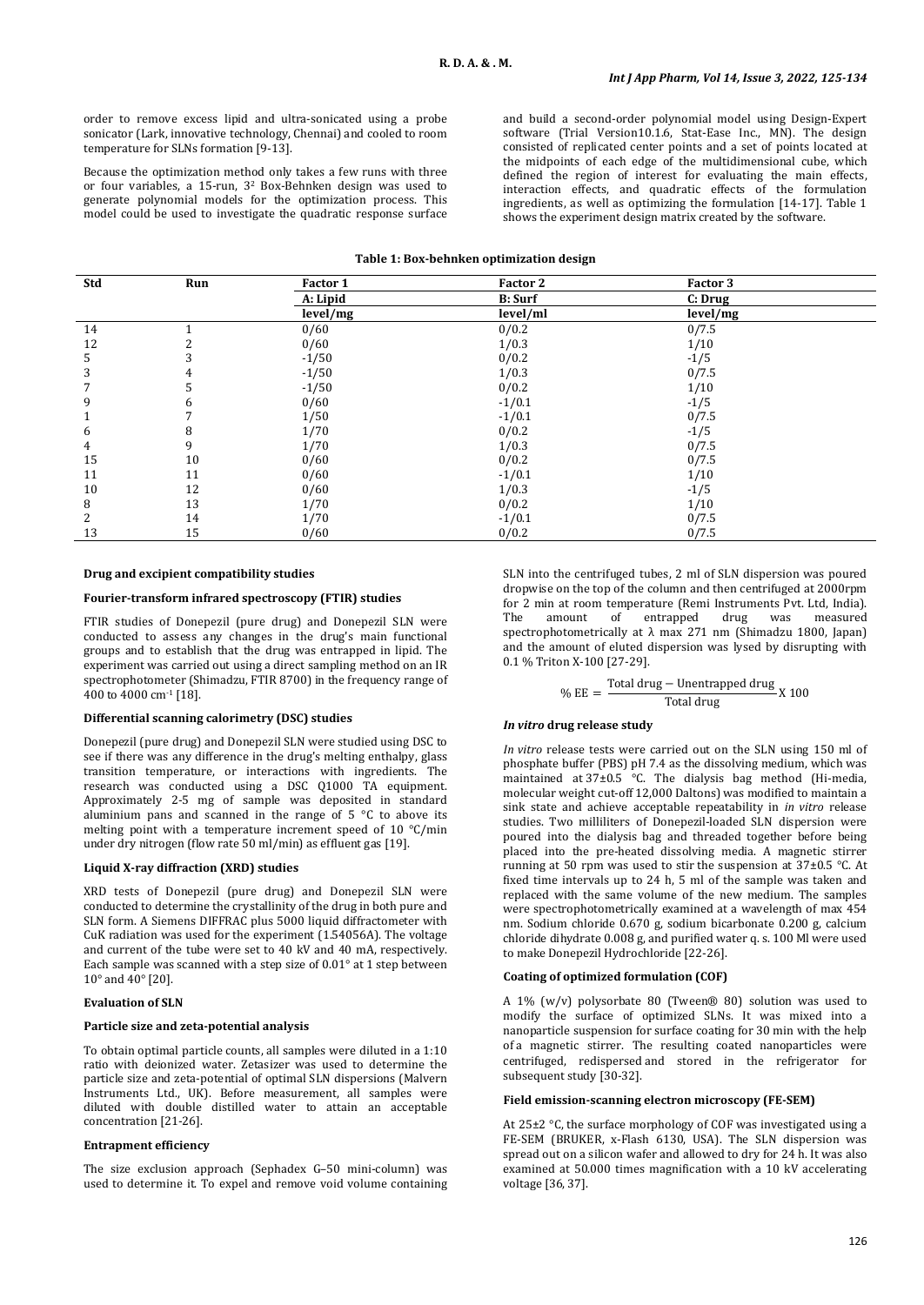# *In vivo* **studies**

Albino wistar male rats were used in this study to illustrate the effect of the improved formulation on psychosis-induced animals and to determine the bioavailability of Donepezil. The Institutional Animal Ethical Committee approved the animal study protocol. The animals were housed in propylene cages that were filled with rice husk. The temperature and humidity levels in the room were kept constant. Throughout the process, ethical rules were followed. The animals were rehabilitated. After the experimental procedure was completed, IAEC, Sri Padmavathi School of Pharmacy, Tiruchanoor, authorized all animal experiments 1016/PO/Re/S/06/CPCSEA/2017/014.

# **Pharmacokinetic study**

The animals were placed into three groups, each of which had six animals. The first group received simply drug oral suspension (0.5 mg/kg); the second group received drug-loaded SLN oral suspension (0.5 mg/kg); and the third group received surface-modified SLN. The oral feeding tube was used to give the entire medication solution. At predetermined intervals, blood samples were taken from the tail vein (0, 0.5, 1, 1.5,3, 6, 16, 22 and 24 h). To avoid blood clotting, an EDTA solution was added. Each blood sample received 1.5 ml of acetonitrile before being centrifuged at 3000 rpm for 10 min. The supernatant liquid was collected and evaluate the plasma drug concentration in HPLC. These studies were carried out using 4.6×250 mm "Phenomenex" C18 HPLC column with 5  $\mu$  particles. Each time, 20  $\mu$ l of sample was injected. Acetonitrile: potassium dihydrogen phosphate buffer pH3.2 (5:95  $\%$  v/v) was utilized as the mobile phase. The flow rate was kept constant at 1 ml/min. Donepezil hydrochloride were spectrophotometrically analyzed at λ max 271 nm for Donepezil hydrochloride [23-37]. All studies on animals were approved by IAEC, Sri Padmavathi School of Pharmacy, Tiruchanoor (IAEC No: SPSP: 1016/PO/Re/S/06/CPCSEA/2017/014)

### **Pharmacodynamics study**

The animals were placed into four groups, each of which had six animals. Group I was a normal control group with no induction or treatment; Group II was a negative control group that was induced with Ketamine (30 mg/kg for 5 d); Group III was induced with Ketamine (30 mg/kg for 5 d) along with treatment with Donepezil SLN (0.5 mg/kg); Group IV was induced with Ketamine (30 mg/kg for 5 d) together with treatment with Donepezil surface-modified SLN (0.5 mg For 5 d, animals in groups II-IV were injected with 30 mg/kg of Ketamine solution. The induction of psychosis was confirmed by measuring locomotor activity. After 1.5 h of dosing as per the above groups the locomotor activity was checked for 5 min using actophotometer [29-37]. All studies on animals were<br>approved by IAEC, Sri Padmavathi School of Pharmacy, approved by IAEC, Sri Padmavathi School of Pharmacy,<br>Tiruchanoor (IAEC No: SPSP: 1016/PO/Re/ Tiruchanoor (IAEC No: SPSP: 1016/PO/Re/ S/06/CPCSEA/2017/014).

### **RESULTS AND DISCUSSION**

#### **Optimization of formulation and process variables**

Box-behnken Design (32 Factorial Design in Design expert programme) with Polynomial Quadratic Model and Multiple Linear Regression approach was used to optimize formulation and process parameters for SLN formulation, as shown in table 2-5. The quadratic model suggests a P value of 0.0083 in the sum of squares. Selected the highest order polynomial with significant additional terms and no aliasing. The chosen model has a minor lack of fit, as evidenced by the P-value of 0.3099 obtained from the Lack of Fit test. The Model F-value of 66.61 indicates that the model is statistically significant. An F-value of this magnitude has a 0.01 % chance of occurring due to noise. Model terms with P-values less than 0.0500 are significant. A, B, AC, B<sup>2</sup>, C<sup>2</sup> are important model terms in this situation. The model terms are not important if the value is bigger than 0.1000. Model reduction may improve our model if there are many inconsequential model terms (not including those required to support hierarchy). The F-value of 2.38 for the Lack of Fit indicates that it is not significant in comparison to the pure error. Due to noise, a significant Lack of Fit F-value has a 30.99

% chance of occurring. A minor lack of fit is acceptable, as it is required to fit the model. The Adjusted  $\mathbb{R}^2$  of 0.9768 is reasonably close to the Predicted  $R^2$  of 0.8926; that is, the difference is less than 0.2. The signal-to-noise ratio is measured by enough precision. It is preferable to have a ratio of more than four. The signal-to-noise ratio of 24.639 suggests that the signal is adequate. As a result, we can use this model to navigate the design space. When all other factors are maintained constant, the coefficient estimate provides the expected change in response per unit change in factor value. In an orthogonal design, the intercept is the overall average response of all the runs. The coefficients are modifications based on the factor settings around that average. The variance inflation factor (VIF) is 1 when the factors are orthogonal; VIFs more than 1 imply multicolinearity; the higher the VIF, the more severe the factor correlation. VIFs of fewer than ten are considered tolerable. For given levels of each element, the equation in terms of coded factors can be used to make predictions about the response. The high levels of the factors are coded as +1 and the low levels of the factors are coded as -1 by default. By comparing the factor coefficients, the coded equation can be used to determine the relative impact of the components. It was discovered from the data that there was a good association between lipid concentration and particle size ( $r^2$ = 0.9917). It determines whether there is an increase in lipid concentration as particle size increases (when using ANOVA). It exhibits P<0.0001, indicating that there is a substantial difference in PS when Lipid concentration rises, indicating positive linear regression. Entrapment Efficiency was shown to increase as surfactant concentration was increased (EE). However, one of the particles' maximal conductivity abilities was obtained. There is no change in entrapment efficiency when surfactant levels rise above 0 ( $r^2 = 0.9866$  linear regression). It could be because of the influence of higher lipid and surfactant concentrations. P-value = 0.0001 was calculated using ANOVA, indicating that increasing surfactant and lipid concentrations resulted in a significant change in EE. The relation between surfactant and lipid concentration on Drug Release shows regression correlation values as  $r^2$ = 0.9850. Increase in lipid and surfactant concentration leads to an increase in entrapment efficiency, and further shows a good control and increase in drug release. The results are shown in fig. 1. From the checkpoint analysis data, solution-1 (table 6) SLN formulation was selected for further studies [18-20].

$$
PS = +161.53 + 31.69 A - 7.44 B + 3.07 C + 1.63AB - 8.40AC - 4.35 BC + 2.42 A2 - 10.33B2 - 7.80C2
$$

$$
EE = +67.90 + 6.74A - 1.60B - 0.3050C - 1.74AB - 1.38AC - 0.7225BC + 2.32A2 - 2.63B2 - 2.21C2
$$

 $DR = +91.87 + 7.24A - 1.61B - 0.1213C + 0.0925AB - 0.8025AC$  $-1.11BC - 0.9275A^2 - 4.09B^2 - 2.84C^2$ 

#### **FT-IR studies**

FT-IR tests were carried out on the following samples, such as Donepezil and Donepezil lipid mixture, in order to explore the structural composition of the drug and excipients in the form of functional group frequencies and their reproducibility in excipient mixtures and formulations. Fig. 2 shows typical FT-IR spectra of the material mentioned above. When compared to Donepezil Lipid mixture, which shows infrared absorption at 1601.00; 1473.69, 717.55 cm-1, pure Donepezil showed high infrared absorption at 1605, 1589, 1500, 749, 702 cm-1. Another finding was that the IR spectra of Donepezil lipid did not contain any new peak, indicating that there was no strong interaction and no incompatibility between the excipients in the formulation [13, 14].

#### **DSC studies**

Due to drug entrapment in the lipid, the melting point of Donepezil (pure drug) was marginally reduced in Coated SLN, from 224.5 °C (fig. 3) to 222.2 °C (fig. 3A), possibly due to the presence of excipients. Because the drug was encased in lipid, the melting point of lipid peaked at 222.2 °C. According to studies, the majority of SLNs have a less organized crystal organization, resulting in an amorphous dissolved state within the lipid, confirming the drug loading [15].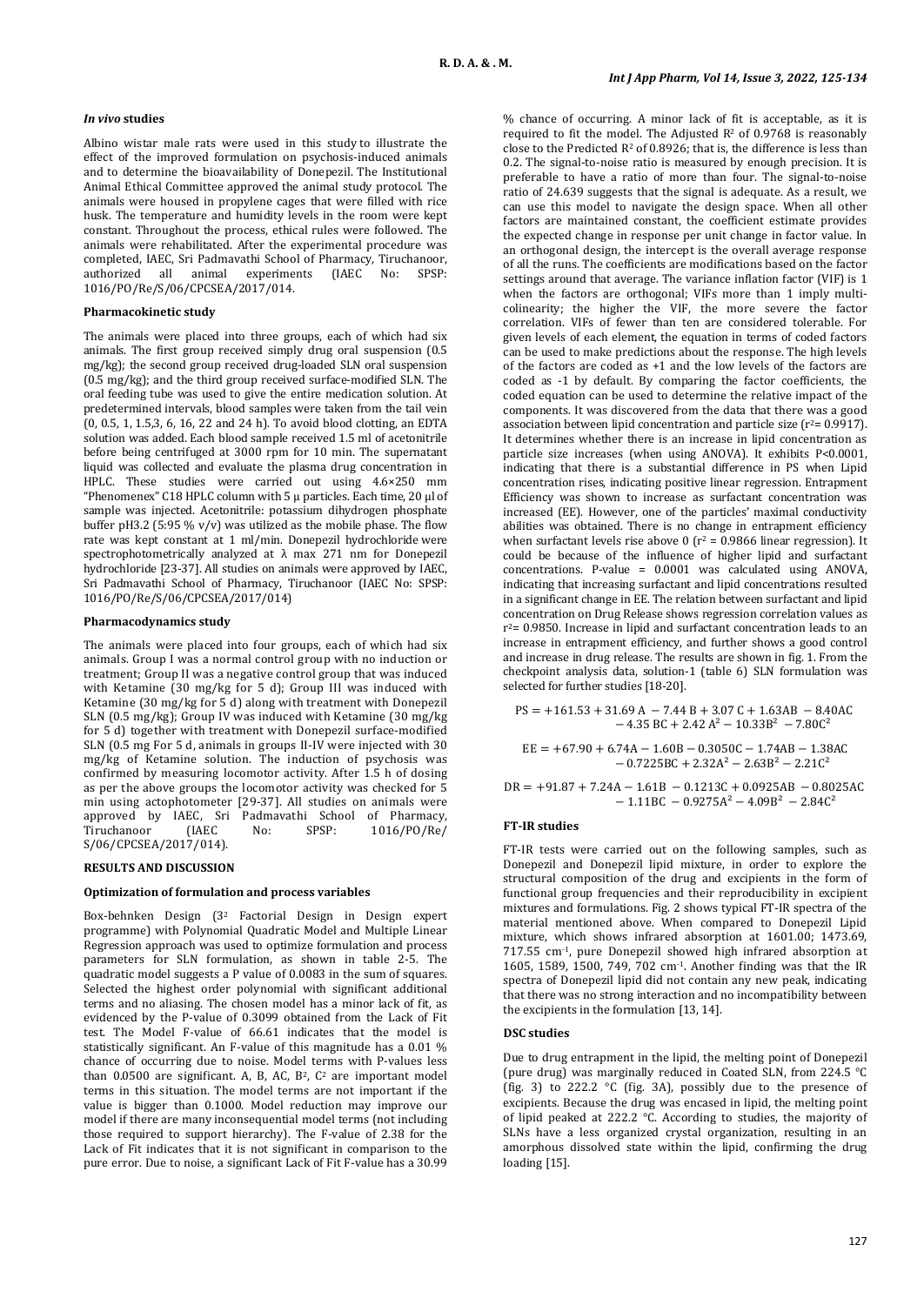| Std | Run | <b>Factor 1</b> | Factor 2       | Factor 3 | <b>Response 1</b>                 | <b>Response 2</b> | Response 3       |
|-----|-----|-----------------|----------------|----------|-----------------------------------|-------------------|------------------|
|     |     | A: Lipid        | <b>B:</b> Surf | C: Drug  | <b>PS</b> (Minimize) <sup>*</sup> | EE (Maximize)*    | DR (Maximize)*   |
|     |     | level/mg        | level/ml       | level/mg | Nm                                | $\frac{0}{0}$     | $\%$             |
| 14  |     | 0/60            | 0/0.2          | 0/7.5    | $158.5 \pm 1.42$                  | $67.12 \pm 2.17$  | $92.61 \pm 3.84$ |
| 12  | 2   | 0/60            | 1/0.3          | 1/10     | $135.3 \pm 2.12$                  | $61.51 \pm 1.64$  | 81.28±3.42       |
| 5.  | 3   | $-1/50$         | 0/0.2          | $-1/5$   | $112.4 \pm 2.20$                  | $60.81 \pm 2.26$  | $80.63 \pm 2.40$ |
| 3   | 4   | $-1/50$         | 1/0.3          | 0/7.5    | $109.8 \pm 1.32$                  | $60.16 \pm 2.30$  | 77.75±3.84       |
|     | 5   | $-1/50$         | 0/0.2          | 1/10     | $138.4 \pm 2.30$                  | $62.13 \pm 3.28$  | $82.53 \pm 2.66$ |
| 9   | 6   | 0/60            | $-1/0.1$       | $-1/5$   | $142.8 \pm 3.22$                  | $63.18 \pm 2.02$  | 86.37±3.84       |
|     |     | 1/50            | $-1/0.1$       | 0/7.5    | $132.2 \pm 2.12$                  | $61.19 \pm 1.45$  | $80.05 \pm 2.80$ |
| 6   | 8   | 1/70            | 0/0.2          | $-1/5$   | $190.7 \pm 1.34$                  | 76.67±2.36        | 95.29±3.84       |
| 4   | 9   | 1/70            | 1/0.3          | 0/7.5    | $178.3 \pm 2.42$                  | $70.53 \pm 2.54$  | $93.83 \pm 2.46$ |
| 15  | 10  | 0/60            | 0/0.2          | 0/7.5    | $161.7 \pm 2.40$                  | $67.84 \pm 3.60$  | $91.14 \pm 3.84$ |
| 11  | 11  | 0/60            | $-1/0.1$       | 1/10     | $154.6 \pm 1.20$                  | $64.85 \pm 2.42$  | 87.82±2.46       |
| 10  | 12  | 0/60            | 1/0.3          | $-1/5$   | $140.9 \pm 2.14$                  | $62.73 \pm 2.82$  | 84.29±3.84       |
| 8   | 13  | 1/70            | 0/0.2          | 1/10     | $183.1 \pm 2.46$                  | 72.46±2.13        | 93.98±2.60       |
| 2   | 14  | 1/70            | $-1/0.1$       | 0/7.5    | $194.2 \pm 2.20$                  | 78.52±2.54        | 95.76±3.84       |
| 13  | 15  | 0/60            | 0/0.2          | 0/7.5    | $164.4 \pm 2.16$                  | $68.75 \pm 2.81$  | $91.86 \pm 2.44$ |

**Table 2: Optimization design showing the effect of independent variable on dependent variable**

\*Data represents in mean±SD (n=3)

|  |  |  | Table 3: ANOVA for quadratic model, which shows the response of independent variable on PS |
|--|--|--|--------------------------------------------------------------------------------------------|
|--|--|--|--------------------------------------------------------------------------------------------|

| Source         | Sum of squares | df | Mean square | <b>F-value</b> | p-value  |                 |
|----------------|----------------|----|-------------|----------------|----------|-----------------|
| Model          | 9547.44        | 9  | 1060.83     | 66.61          | 0.0001   | Significant     |
| A-LIPID        | 8032.78        |    | 8032.78     | 504.36         | < 0.0001 |                 |
| <b>B-SURF</b>  | 442.53         |    | 442.53      | 27.79          | 0.0033   |                 |
| C-DRUG         | 75.65          |    | 75.65       | 4.75           | 0.0812   |                 |
| AB             | 10.56          |    | 10.56       | 0.6632         | 0.4525   |                 |
| AC             | 282.24         |    | 282.24      | 17.72          | 0.0084   |                 |
| BC             | 75.69          |    | 75.69       | 4.75           | 0.0811   |                 |
| $A^2$          | 21.64          |    | 21.64       | 1.36           | 0.2964   |                 |
| B <sup>2</sup> | 393.94         |    | 393.94      | 24.73          | 0.0042   |                 |
| $C^2$          | 224.88         |    | 224.88      | 14.12          | 0.0132   |                 |
| Residual       | 79.63          | 5  | 15.93       |                |          |                 |
| Lack of Fit    | 62.19          | 3  | 20.73       | 2.38           | 0.3099   | not significant |
| Pure Error     | 17.45          | 2  | 8.72        |                |          |                 |
| Cor total      | 9627.08        | 14 |             |                |          |                 |

ANOVA-analysis of variance



**Fig. 1: 3D Contour plot showing Independent variable effect on (A) Particle size (nm); (B) Entrapment efficiency (%); (C) Percentage amount of drug release (24h)**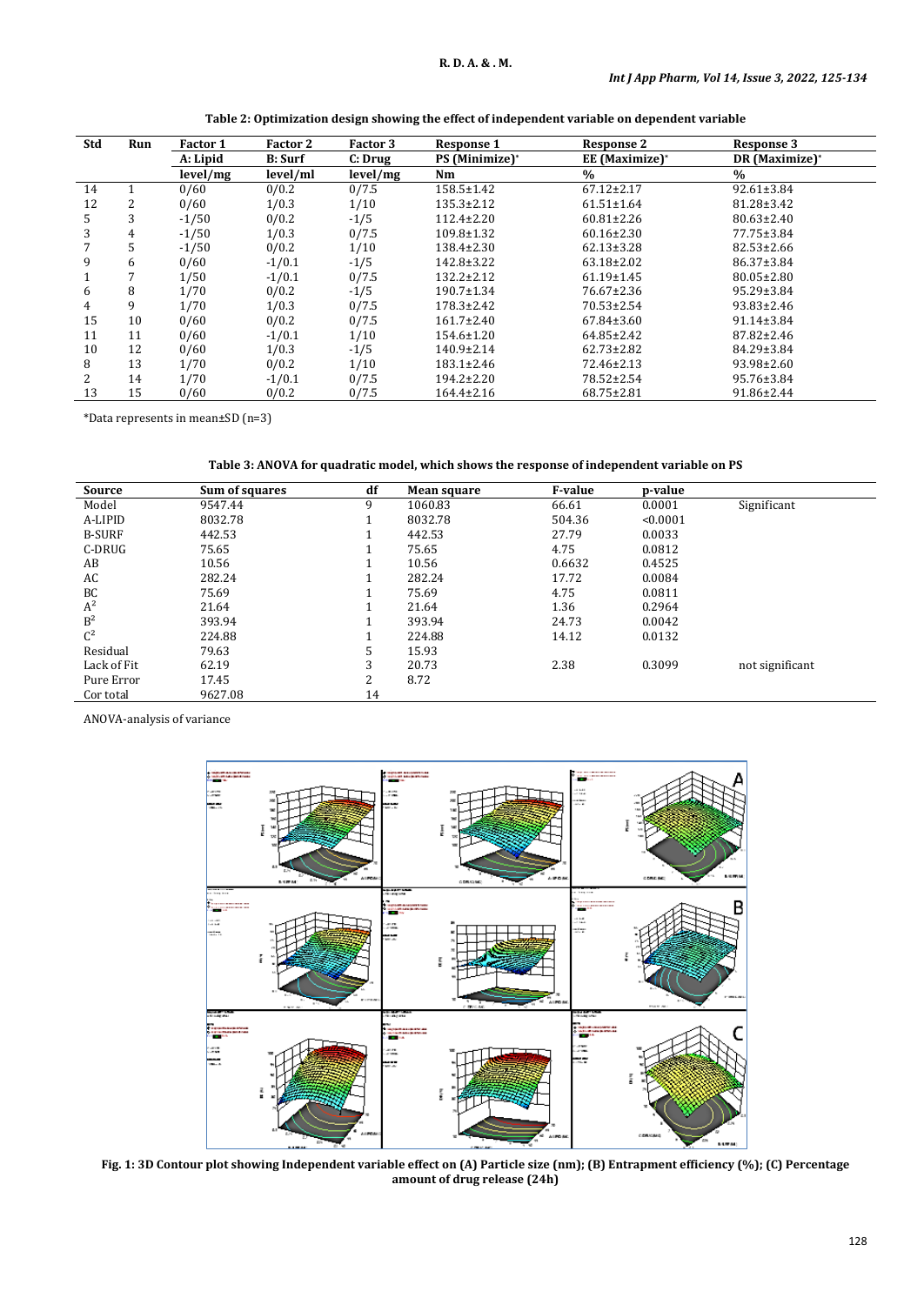| Source         | Sum of squares | df | Mean square | <b>F-value</b> | p-value  |                 |
|----------------|----------------|----|-------------|----------------|----------|-----------------|
| Model          | 473.14         | 9  | 52.57       | 40.86          | 0.0004   | significant     |
| A-LIPID        | 363.02         |    | 363.02      | 282.15         | < 0.0001 |                 |
| <b>B-SURF</b>  | 20.51          |    | 20.51       | 15.94          | 0.0104   |                 |
| C-DRUG         | 0.7442         |    | 0.7442      | 0.5784         | 0.4812   |                 |
| AB             | 12.11          |    | 12.11       | 9.41           | 0.0278   |                 |
| AC             | 7.65           |    | 7.65        | 5.94           | 0.0588   |                 |
| BC             | 2.09           |    | 2.09        | 1.62           | 0.2587   |                 |
| $A^2$          | 19.93          |    | 19.93       | 15.49          | 0.0110   |                 |
| B <sup>2</sup> | 25.47          |    | 25.47       | 19.80          | 0.0067   |                 |
| $C^2$          | 18.02          |    | 18.02       | 14.01          | 0.0134   |                 |
| Residual       | 6.43           | 5  | 1.29        |                |          |                 |
| Lack of Fit    | 5.10           | 3  | 1.70        | 2.55           | 0.2944   | not significant |
| Pure Error     | 1.33           | C  | 0.6672      |                |          |                 |
| Cor Total      | 479.58         | 14 |             |                |          |                 |

# **Table 4: ANOVA for quadratic model, which shows the response of independent variable on EE**

# **Table 5: ANOVA for quadratic model which shows the response of independent variable on DR**

| Source         | Sum of squares | df | Mean square | <b>F-value</b> | p-value  |                 |
|----------------|----------------|----|-------------|----------------|----------|-----------------|
| Model          | 533.59         | 9  | 59.29       | 36.60          | 0.0005   | significant     |
| A-LIPID        | 419.05         |    | 419.05      | 258.67         | < 0.0001 |                 |
| <b>B-SURF</b>  | 20.64          |    | 20.64       | 12.74          | 0.0161   |                 |
| C-DRUG         | 0.1176         |    | 0.1176      | 0.0726         | 0.7984   |                 |
| AB             | 0.0342         |    | 0.0342      | 0.0211         | 0.8901   |                 |
| AC             | 2.58           |    | 2.58        | 1.59           | 0.2629   |                 |
| BC             | 4.97           |    | 4.97        | 3.07           | 0.1402   |                 |
| $A^2$          | 3.18           |    | 3.18        | 1.96           | 0.2203   |                 |
| B <sup>2</sup> | 61.92          |    | 61.92       | 38.22          | 0.0016   |                 |
| $C^2$          | 29.68          |    | 29.68       | 18.32          | 0.0079   |                 |
| Residual       | 8.10           |    | 1.62        |                |          |                 |
| Lack of Fit    | 7.02           | 3  | 2.34        | 4.33           | 0.1933   | not significant |
| Pure Error     | 1.08           | 2  | 0.5403      |                |          |                 |
| Cor Total      | 541.69         | 14 |             |                |          |                 |

**Table 6: Point prediction table**

| Response | Predicted | Predicted | <b>Observed</b> | Std dev | <b>SE</b> mean | 95% CI low | 95% CI high | 95% TI low    | 95% TI high |
|----------|-----------|-----------|-----------------|---------|----------------|------------|-------------|---------------|-------------|
|          | mean      | median    |                 |         |                | for mean   | for mean    | for $99%$ Pop | for 99% Pop |
| PS       | 167.808   | 167.808   | 163.31          | 3.998   | 2.1293         | 162.335    | 173.282     | 142.04        | 193.576     |
| EE       | 69.7804   | 69.7804   | 70.64           | 1.134   | 0.6053         | 68.2247    | 71.3362     | 62.4566       | 77.1042     |
| DR       | 93.0942   | 93.0942   | 94.85           | 1.272   | 0.6798         | 91.3485    | 94.8399     | 84.876        | 101.312     |



**Fig. 2: FTIR spectrum of (A) Donepezil hydrochloride; (B) Donepezil hydrochloride solid lipid nanoparticle**

# **XRD studies**

The characteristics of matrix SLNs can be changed by lecithin. As a result, only the hard lipid component influences melting and

crystallization. The pure medication Donepezil showed high peaks at 20 of 10.4, 24.8, 25.6, 32.4, and 34.6, indicating that it is crystalline. The curved peak of Donepezil-loaded SLNs demonstrates that SLNs are amorphous. The results are shown in fig. 4(A) and 4(B).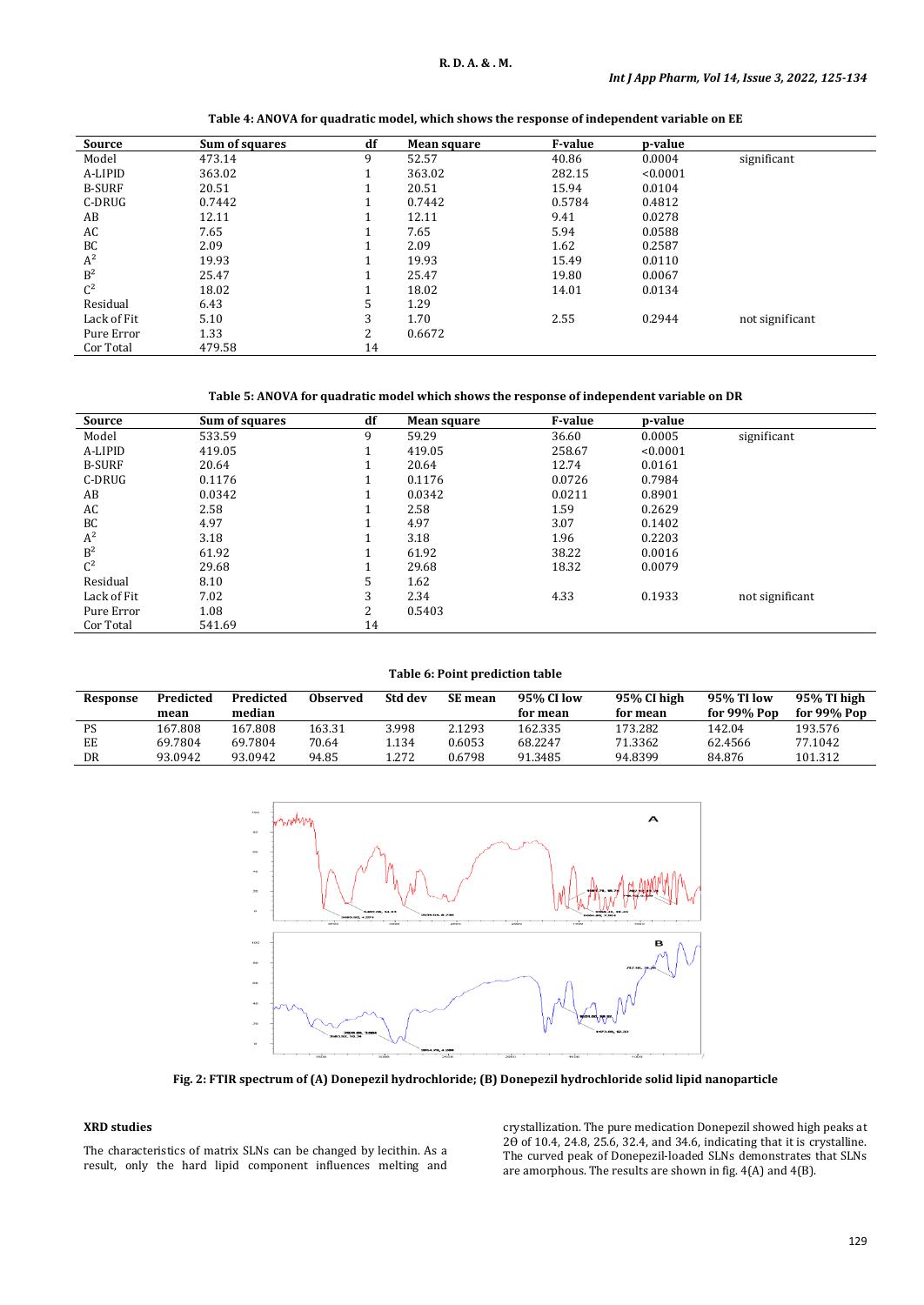

**Fig. 3: DSC images of (A) Donepezil coated optimized SLNs and (B) Donepezil (pure drug)**



**Fig. 4: XRD pattern of (A) Pure donepezil drug; (B) Coated optimized donepezil SLNs**



**Fig. 5: FESEM images of donepezil hydrochloride loaded coated SLNs**



**Fig. 6: (a) Particle size distribution curve, (b) Zeta potential curve images of coated optimized donepezil SLNs**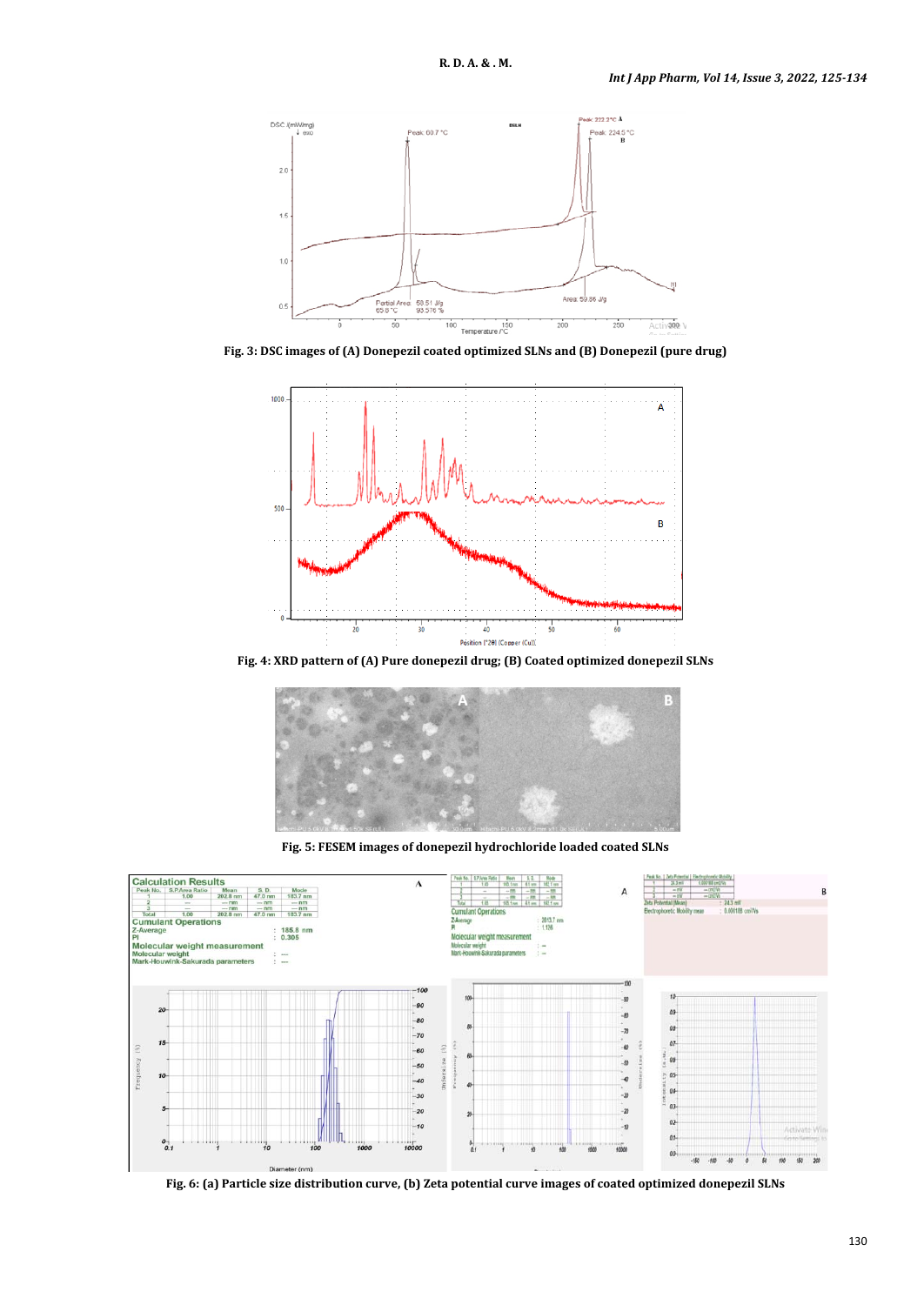# **FESEM studies**

The surface topography of optimized coated SLN was clearly explained by FESEM analysis of the Coated Optimized formulation, as illustrated in fig. 5. The particle was rough, nearly spherical, and monodisperse in nature, with Tween 80 surface modification of the SLN obvious in the FESEM image [20, 21].

#### **Physical characterization of coated SLN**

Particle size, size distribution and zeta potential curve of coated SLN are shown in fig. 6, respectively. The average particle size, PDI and zeta potential were found to be 185.8 nm, which has brain permeability  $(20 \ 0 \ nm)$ , 0.305 showed an broader particle distribution and -24.3 mV indicates that prepared SLNs were stable respectively due to high surface charge (fig. 6a, fig. 6b). The % entrapment efficiency and % drug release at 36 h in pH 7.4 PBS of coated SLN was found to be  $78.52 \pm 2.54$ % and  $98.62 \pm 3.14$  %, respectively, this may be due to the strong layer coated on the SLNs by Tween 80. The particle shape is almost spherical as shown in fig. 5. The characteristic peaks of the drug disappeared and were

replaced by the peak of tristearin. Remaining peaks also either shifted or replaced in the IR spectrum of Coated SLN are shown in fig. 2. This established the drug entrapment in a lipid matrix and the compatibility between the drug and excipients used in the formulation [23-25].

#### *In vitro* **drug release kinetics**

The drug release of the F14 was observed up to 24h (93.64±3.24), whereas the drug release from coated formulation was 36h (98.62±3.14), indicating that due to surface modification, the drug release is sustained as shown in fig. 7. The release kinetics of F14, Coated SLN was applied for various kinetic models by using PCP Disso V3.01 software. The best fit model for both is Korsmeyer-Peppas. n=0.624 (F14), 0.524 (Coated Formulation), and k=15.426, 15.024 for F14 and Coated formulation respectively. Where n = 0.5, is indicative of release mechanism (slow diffusion) of Donepezil from SLN matrix, which depicts that this fits in time-dependent Fickian diffusion drug release from insoluble lipid matrix. The best linearity was followed by the matrix kinetics  $(R^2-0.9924, 0.9902)$  as shown in table 7 [26-28].



**Fig. 7:** *In vitro* **drug release of (F14) before coating, after coating of SLNs (Data represents in mean±SD (n=3))**

| Table 7: Drug release kinetics values for optimized formulation |
|-----------------------------------------------------------------|
|-----------------------------------------------------------------|

| Kinetics model |        | Model fitting (Average) values for F14 |        | Model fitting (Average) values for coated formulation |
|----------------|--------|----------------------------------------|--------|-------------------------------------------------------|
|                | R      |                                        | R      | K                                                     |
| Zero order     | 0.742  | 4.344                                  | 0.798  | 3.344                                                 |
| T-test         | 4.562  | (Passes)                               | 5.864  | (Passes)                                              |
| 1st order      | 0.984  | $-0.082$                               | 0.978  | $-0.094$                                              |
| T-test         | 11.42  | (Passes)                               | 17.62  | (Passes)                                              |
| Matrix         | 0.9924 | 17.542                                 | 0.9902 | 14.344                                                |
| T-test         | 14.824 | (Passes)                               | 18.424 | (Passes)                                              |
| Peppas         | 0.986  | 15.426                                 | 0.954  | 15.024                                                |
| T-test         | 14.520 | (Passes)                               | 15.464 | (Passes)                                              |
| Hix. Crow.     | 0.954  | $-0.021$                               | 0.984  | $-0.013$                                              |
| T-test         | 8.924  | (Passes)                               | 12.062 | (Passes)                                              |

#### *In vivo* **pharmacokinetic studies**

Pharmacokinetic study as shown table 8; fig. 8, was performed to understand the extent of bioavailability enhancement of Donepezil modified SLN in animals. Donepezil surface modified SLN showed improved bioavailability orally. Donepezil surface modified SLN shows maximum plasma drug concentration in oral route with slower drug elimination from body. Though  $T_{\text{max}}$  for all formulations

remained same the onset of action was found to be faster. The surface modified SLN shows good C<sub>max</sub> and AUC when compared to other two treatment groups. This data infers that there was a significant improvement of bioavailability of Donepezil significant improvement of bioavailability Hydrochloride when it converted to surface modified SLN. Higher Cmax and improved bioavailability was also supported by behavioural changes observed in locomotor activity for surface modified SLN when compared to other treatment groups [26-28].

**Table 8: Comparative** *in vivo* **pharmacokinetic studies data between donepezil treatment groups**

| Group                                                       | Ke (h-1)           | $T_{\text{max}}(h)$ | $C_{\text{max}} (\mu g/ml)$ | $AUC_{0-\alpha}(\mu g/ml/h)$ |
|-------------------------------------------------------------|--------------------|---------------------|-----------------------------|------------------------------|
| Group I: Donepezil drug solution (0.5 mg/kg)                | $0.0824 \pm 0.002$ | $2 \pm 0.02$        | $0.94 \pm 0.02$             | $26.84 \pm 2.2$              |
| Group II: Donepezil SLN (F14) (0.5 mg/kg)                   | $0.0562 \pm 0.004$ | $2 \pm 0.04$        | $2.38 \pm 0.02$             | $53.22 \pm 3.8$              |
| Group III: Donepezil surface modified SLN (COF) (0.5 mg/kg) | $0.0428 \pm 0.002$ | $2 \pm 0.02$        | $4.24 \pm 0.08$             | $112.42 \pm 4.8$             |

Note: K<sub>e</sub> elimination rate constant, T<sub>1/2</sub> Elimination half-life, C<sub>max</sub> maximum plasma concentration at time T<sub>max</sub>, AUC area under the curve. Data represents mean±SD (n=3)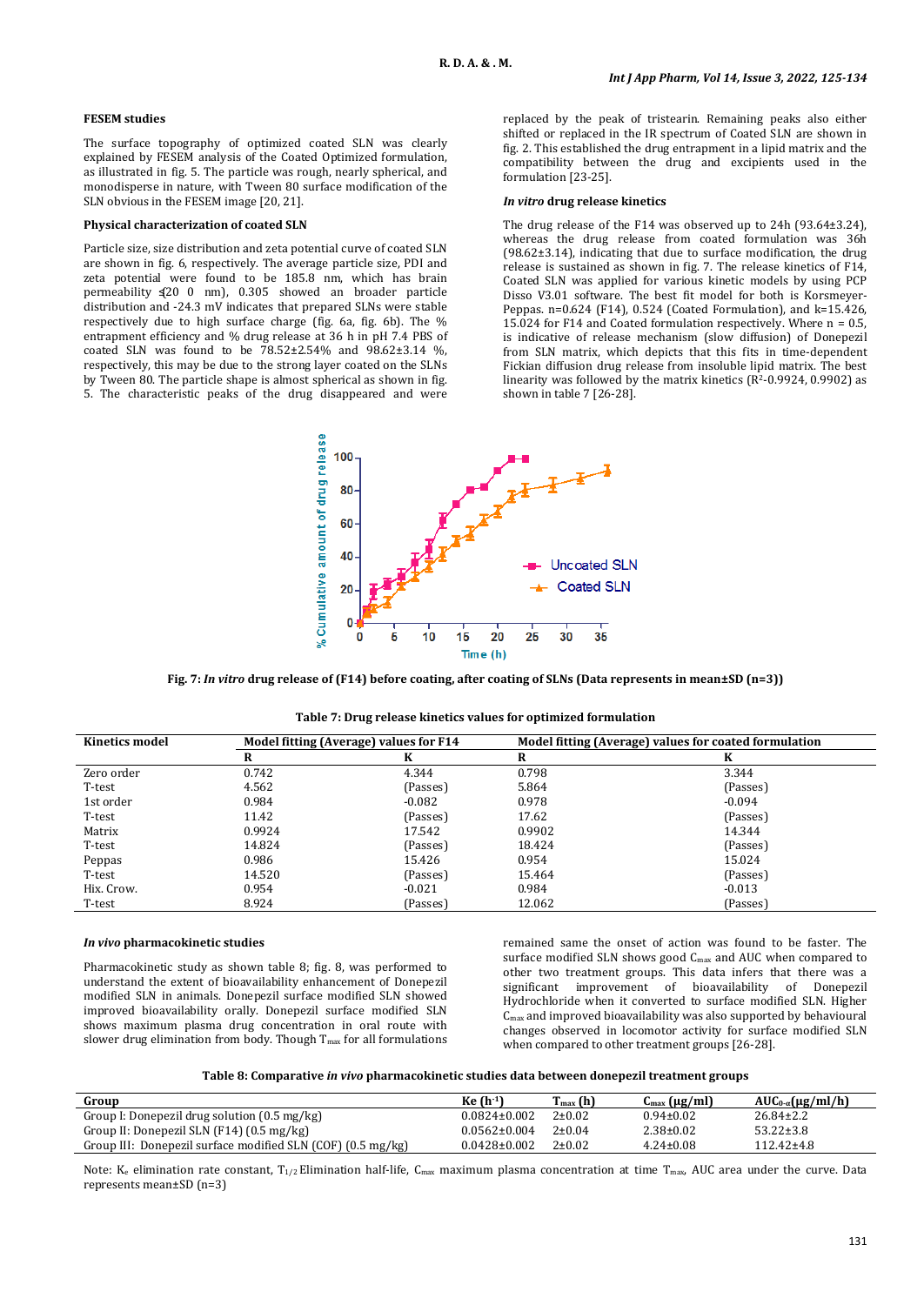

**Fig. 8:** *In vivo* **pharmacokinetic graph between donepezil treatment groups. Data represents in mean, (n=3)**

## *In vivo* **pharmacodynamics studies**

Psychosis was induced in animals by injecting Ketamine for 5 d. From the decreased locomotor activity and distorted movements it was confirmed that psychosis was induced. The locomotors activity was checked after 1.5 h of administration. It was found that, the locomotor effect of Donepezil surface modified SLN oral solution was more as compared to Donepezil SLN (F14) and Donepezil plain drug solution. Change in Locomotor activity (rat muscle coordination activity) by each group was statistically significant with a probability<0.001. From the statistically significant results it was concluded that effect of Donepezil surface-modified SLN was more when compared to Donepezil SLN (F14) administered by oral route. Muscle coordination

assessed by the Rota rod apparatus were significantly deteriorated (p<0.05) in the ketamine induced group compared to the control as shown in fig. 8. When compared to the ketamine induced group, Donepezil SLN (F14) treatment group and Donepezil surface modified SLN showed better significant retention time (p<0.05) attributed to improvement in muscle coordination. Both treatment groups showed significant good muscle coordination when compared to ketamine induced group. Similarly, the locomotor score evaluated by Actophotometer was significantly diminished (p<0.05) in the ketamine group in comparison to the control group. This indicates the induction of oxidative stress and depletion in the neurons. Treatment with Donepezil surface modified SLN (p<.05) improved the locomotor score as compared to the diseased group as shown in fig. 9 [29-32].



**Fig. 9:** *In vivo* **pharmacokinetic graph between donepezil treatment groups. Data represents in mean±SD (n=3)**

# **CONCLUSION**

The SLN was formulated, optimized and coated with Tween 80 and the parameters like Particle Size (PS in nm); % Entrapment Efficiency and *in vitro* drug release for 24 h were evaluated for before coating (PS=163.31±2.41; EE=70.64±3.62; %DR=94.85±2.87) and after coating 185.8 nm, 78.52±2.54%EE, 98.62±3.14 DR 36h. These parameters showed significant changes while formulating SLN along with various formulation and process variables. From the above-discussed data, it was concluded that the solvent injection method was an optimized technique for the preparation of Donepezil SLN containing with selected formulation variables like Lecithin as lipid, Tween 80 as Surfactant with ultrasonication process. This developed technique will be an effective and reproducible for the formulation of SLN. Thus, the current study successfully designed, developed and optimized SLN formulation of Donepezil using a 32 Box-behnken design with enhanced membrane permeability. Thus, the current study successfully designed, developed an optimized SLN formulation. The surface modified SLN proved to enhance the permeability of drug through the barrier,

which leads to the enhancement of Donepezil's bioavailability and locomotor activity.

#### **ACKNOWLEDGEMENT**

DST-FIST, Institute of Pharmaceutical Technology, Sri Padmavati Mahila Visvavidyalayam, Tirupati. Sophisticated Analytical Instruments Facility (SAIF), Punjab University, Chandigarh. SAIF, IITM, Chennai.

## **FUNDING**

Nil

#### **AUTHORS CONTRIBUTIONS**

All the authors have contributed equally.

#### **CONFLICTS OF INTERESTS**

All authors have none to declare.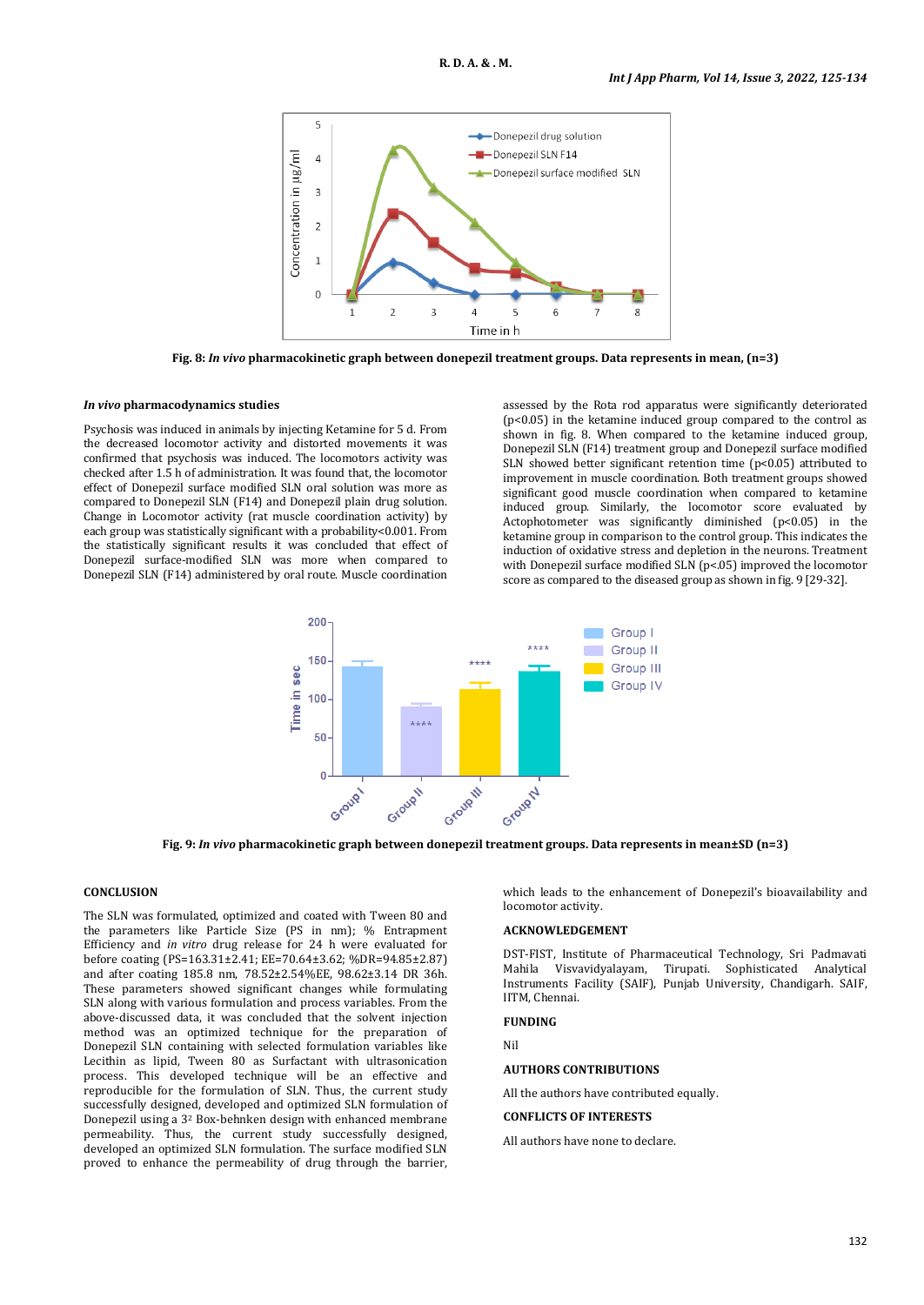# **REFERENCES**

- 1. Garces A, Amaral MH, Sousa Lobo JM, Silva AC. Formulations based on solid lipid nanoparticles (SLN) and nanostructured lipid carriers (NLC) for cutaneous use: a review. Eur J Pharm Sci. 2018;112:159-67. doi: [10.1016/j.ejps.2017.11.023,](https://doi.org/10.1016/j.ejps.2017.11.023) PMID [29183800.](https://www.ncbi.nlm.nih.gov/pubmed/29183800)
- 2. Lopez Garcia R, Solid Ganem Ronder V. Lipid nanoparticles (SLN) and nanostructured lipid carriers (NLC): occlusive effect and penetration enhancement ability. J Cosmet Dermatol Sci Appl. 2015;5:62-72.
- 3. Goo Yoon Park W, In Soo Yoon. Solid lipid nanoparticles (SLNs) and nanostructured lipid carriers (NLCs). Recent Advances in Drug Delivery. 2013;43:353-62.
- 4. Brito Raj S, Chandra Sekhar KB, Bhaskar Reddy K. Formulation, optimization and *in vitro* evaluation of lipid nanoparticles containing anti-hypertensive drug. Int J Res Pharm Sci. 2015;6:127-30.
- 5. Sahu MK, Soni GC, Prajapati SK. Nanostructured lipid carrier: the second generation of solid lipid nanoparticle. Int J Pharm Res Scholars. 2012;1:226-35.
- 6. Souto EB, Wissing SA, Barbosa CM, Muller RH. Evaluation of the physical stability of SLN and NLC before and after incorporation into hydrogel formulations. Eur J Pharm Biopharm. 2004;58(1):83-90. doi: [10.1016/j.ejpb.2004.02.015,](https://doi.org/10.1016/j.ejpb.2004.02.015)  PMI[D 15207541.](https://www.ncbi.nlm.nih.gov/pubmed/15207541)
- 7. Bruton Laurence, Parker Keith, Blumenthal Donald. Lain buxton, goodman and gilman's manual of pharmacology and therapeutics; 2008.
- 8. Offermanns Stefan, Rosenthal Walter. Encyclopedia of molecular pharmacology. 2nd ed; 2008.
- 9. Garud Akanksha, Singh Deepti, Garud Navneet. Solid lipid method, characterization applications. Int Curr Pharm J. 2012;1(11):384-93. doi: [10.3329/icpj.v1i11.12065.](https://doi.org/10.3329/icpj.v1i11.12065)
- 10. British Pharmacopoeia. Volume I and II. 7th ed; 2009. p. 1083- 6, 5397-401.
- 11. Pharmaceutical manufacturing Encyclopedia. 3rd ed; 2 and 4(873-876):040-3042.
- 12. Uner Melike, Karaman Ecem Fatma, Aydogmuş Zeynep. Solid lipid nanoparticles and nanostructured lipid carriers of loratadine for topical application: physicochemical stability and drug penetration through rat skin. Trop J Pharm Res. 2014;13(5):653-60. doi[: 10.4314/tjpr.v13i5.1.](https://doi.org/10.4314/tjpr.v13i5.1)
- 13. Fang Jia You, Fang Chia Lang, Liu Chi Hsien, Su Yu Han. Lipid nanoparticles as vehicles for topical psoralen delivery: solid lipid nanoparticles (SLN) versus nanostructured lipid carriers (NLC). Eur J Pharm Biopharm. 2008;70(2):633-40. doi: [10.1016/j.ejpb.2008.05.008,](https://doi.org/10.1016/j.ejpb.2008.05.008) PMI[D 18577447.](https://www.ncbi.nlm.nih.gov/pubmed/18577447)
- 14. Bhaskar Kesavan, Krishna Mohan Chinnala Krishna, Lingam Meka, Jagan Mohan Somagoni, Venkateswarlu Vobalaboina, Madhusudan Rao Yamsani, Bhaskar Kesavan, Anbu Jayaraman, Ravichandran Velayudam. Development of SLN and NLC enriched hydrogels for transdermal delivery of nitrendipine: *in vitro* and *in vivo* characteristics. Drug Dev Ind Pharm. 2009;35(1):98-113. doi: [10.1080/03639040802192822,](https://doi.org/10.1080/03639040802192822) PMI[D 18665979.](https://www.ncbi.nlm.nih.gov/pubmed/18665979)
- 15. Gonullu Umit, Uner Melike, Yener Gulgun, Karaman Ecem Fatma, Aydogmuş Zeynep. Formulation and characterization of solid lipid nanoparticles, nanostructured lipid carriers and nanoemulsion of lornoxicam for transdermal delivery. Acta Pharm. 2015;65(1):1-13. doi: [10.1515/acph-2015-0009,](https://doi.org/10.1515/acph-2015-0009) PMID [25781700.](https://www.ncbi.nlm.nih.gov/pubmed/25781700)
- 16. Bhaskar Reddy K, Jyostna M, Audinarayana N, Madhavi Latha C, Mohanambal E. The enhancement effect of surfactants on the penetration of nitrendipine through rat skin. Indian J Nov Drug Deliv. 2012;4:38-42.
- 17. Muller RH, Radtke M, Wissing SA. Solid lipid nanoparticles (SLN) and nanostructured lipid carriers (NLC) in cosmetic and dermatological preparations. Adv Drug Deliv Rev. 2002;54Suppl 1:S131-55. doi: [10.1016/s0169-409x\(02\)00118-](https://doi.org/10.1016/s0169-409x(02)00118-7) [7,](https://doi.org/10.1016/s0169-409x(02)00118-7) PMI[D 12460720.](https://www.ncbi.nlm.nih.gov/pubmed/12460720)
- 18. Ravi Punna Rao, Aditya N, Kathuria Himanshu, Malekar Srinivas, Vats Rahul. Lipid nanoparticles for oral delivery of raloxifene: optimization, stability, *in vivo* evaluation and uptake

mechanism. Eur J Pharm Biopharm. 2014;87(1):114-24. doi: [10.1016/j.ejpb.2013.12.015,](https://doi.org/10.1016/j.ejpb.2013.12.015) PMI[D 24378615.](https://www.ncbi.nlm.nih.gov/pubmed/24378615)

- 19. Gupta Vivek Kumar, Karar PK. Optimization of process variables for the preparation of chitosan alginate nanoparticles. Int J Pharm Sci. 2011;3:7880.
- 20. Yassin Alaa Eldeen B, Anwer Md Khalid, Mowafy Hammam A, El-Bagory Ibrahim M, Bayomi Mohsen A, Alsarra Ibrahim A. Optimization of 5-flurouracil solid-lipid nanoparticles: a preliminary study to treat colon cancer. Int J Med Sci. 2010;7(6):398-408. doi[: 10.7150/ijms.7.398,](https://doi.org/10.7150/ijms.7.398) PMI[D 21103076.](https://www.ncbi.nlm.nih.gov/pubmed/21103076)
- 21. Sharma A, Mehta V, Parashar A, Patrwal R, Malairaman U. Solid lipid nanoparticle: fabricated through nanoprecipitation and their physicochemical characterization. Int J Pharm Pharm Sci. 2016;8(10):144-8. doi[: 10.22159/ijpps.2016v8i10.13207.](https://doi.org/10.22159/ijpps.2016v8i10.13207)
- 22. Mangesh Bhalekar R, Prashant Upadhaya, Ashwini Madgulkar. Solid lipid nanoparticles incorporated transdermal patch for improving the permeation of piroxicam. Asian J Pharm. 2016;10:45-50.
- 23. Baek Jong Suep, Cho Cheong Weon. Surface modification of solid lipid nanoparticles for oral delivery of curcumin: improvement of bioavailability through enhanced cellular uptake, and lymphatic uptake. Eur J Pharm Biopharm. 2017;117:132-40. doi: [10.1016/j.ejpb.2017.04.013,](https://doi.org/10.1016/j.ejpb.2017.04.013) PMID [28412471.](https://www.ncbi.nlm.nih.gov/pubmed/28412471)
- 24. Xing R, Mustapha O, Ali T, Rehman M, Zaidi SS, Baseer A, Batool S, Mukhtiar M, Shafique S, Malik M, Sohail S, Ali Z, Zahid F, Zeb A, Shah F, Yousaf A, Din F. Development, characterization, and evaluation of SLN-loaded thermoresponsive hydrogel system of topotecan as biological macromolecule for colorectal delivery.<br>BioMed Bes Int 2021:2021:9968602 doi: 2021:2021:9968602 [10.1155/2021/9968602,](https://doi.org/10.1155/2021/9968602) PMI[D 34285920.](https://www.ncbi.nlm.nih.gov/pubmed/34285920)
- 25. Din Fakhar Ud, Jin Sung Giu, Choi Han Gon. Particle and gel of irinotecan-loaded thermosensitive hydrogel. Polymers. 2021;13(4):551. doi: [10.3390/polym13040551,](https://doi.org/10.3390/polym13040551) PMI[D 33668441.](https://www.ncbi.nlm.nih.gov/pubmed/33668441)
- 26. Yu Guo, Ali Zakir, Sajjad Khan Anam, Ullah Kalim, Jamshaid Humzah, Zeb Alam, Imran Muhammad, Sarwar Sadia, Choi Han Gon, Ud Din Fakhar. Preparation, pharmacokinetics, and antitumor potential of miltefosine-loaded nanostructured lipid carriers. Int J Nanomedicine. 2021;16:3255-273. doi: [10.2147/IJN.S299443,](https://doi.org/10.2147/IJN.S299443) PMI[D 34012260.](https://www.ncbi.nlm.nih.gov/pubmed/34012260)
- 27. Khan Anam Sajjad, Ud Din Fakhar, Ali Zakir, Bibi Maryam, Zahid Fatima, Zeb Alam, Mujeeb-Ur-Rehman, Khan Gul Majid. Development, *in vitro* and *in vivo* evaluation of miltefosine loaded nanostructured lipid carriers for the treatment of cutaneous leishmaniasis. Int J Pharm. 2021;593:120109. doi: [10.1016/j.ijpharm.2020.120109.](https://doi.org/10.1016/j.ijpharm.2020.120109)
- 28. Ganesan Palanivel, Ramalingam Prakash, Karthivashan Govindarajan, Ko Young Tag, Choi Dong Kug. Recent developments in solid lipid nanoparticle and surface-modified solid lipid nanoparticle delivery systems for oral delivery of phyto-bioactive compounds in various chronic diseases. Int J Nanomedicine. 2018;13:1569-83. doi: [10.2147/IJN.S155593,](https://doi.org/10.2147/IJN.S155593)  PMI[D 29588585.](https://www.ncbi.nlm.nih.gov/pubmed/29588585)
- 29. Gaspar Diana P, Faria Vasco, Quintas Joao P, Almeida Antonio J. Targeted delivery of lipid nanoparticles by means of surface chemical modification. Curr Org Chem. 2017;21(23):2360-75. doi[: 10.2174/1385272820666161031161101.](https://doi.org/10.2174/1385272820666161031161101)
- 30. Veerabhadra Rao G, Radha GV, Krishnaji Rao M, Brito Raj S, Bhaskar Reddy K. Formulation, optimization and *in vitro* evaluation of lovastatin drug loaded solid lipid nanoparticles. Int J Pharm Res. 2020;12:3721-9.
- 31. Goppert Torsten M, Muller Rainer H. Protein adsorption patterns on poloxamer-and poloxamine-stabilized solid lipid nanoparticles (SLN). Eur J Pharm Biopharm. 2005;60(3):361- 72. doi[: 10.1016/j.ejpb.2005.02.006,](https://doi.org/10.1016/j.ejpb.2005.02.006) PMI[D 15996577.](https://www.ncbi.nlm.nih.gov/pubmed/15996577)
- 32. Selvaraj Brito R, Sridhar Seshaiah K, Kesavan Bhaskar R, Palagati Sucharitha. Application of statistical tooling techniques for designing of carvedilol nanolipid transferosomes and its dermatopharmacokinetic and pharmacodynamic studies. Pharm<br>Nanotechnol. 2020:8661:452-70. doi: Nanotechnol. 2020;8(6):452-70. doi:
- [10.2174/2211738508666200928164820,](https://doi.org/10.2174/2211738508666200928164820) PMI[D 32988361.](https://www.ncbi.nlm.nih.gov/pubmed/32988361) 33. Schwarz C, Mehnert W, Lucks JS, Muller RH. Solid lipid
- nanoparticles (SLN) for controlled drug delivery. I. Production,